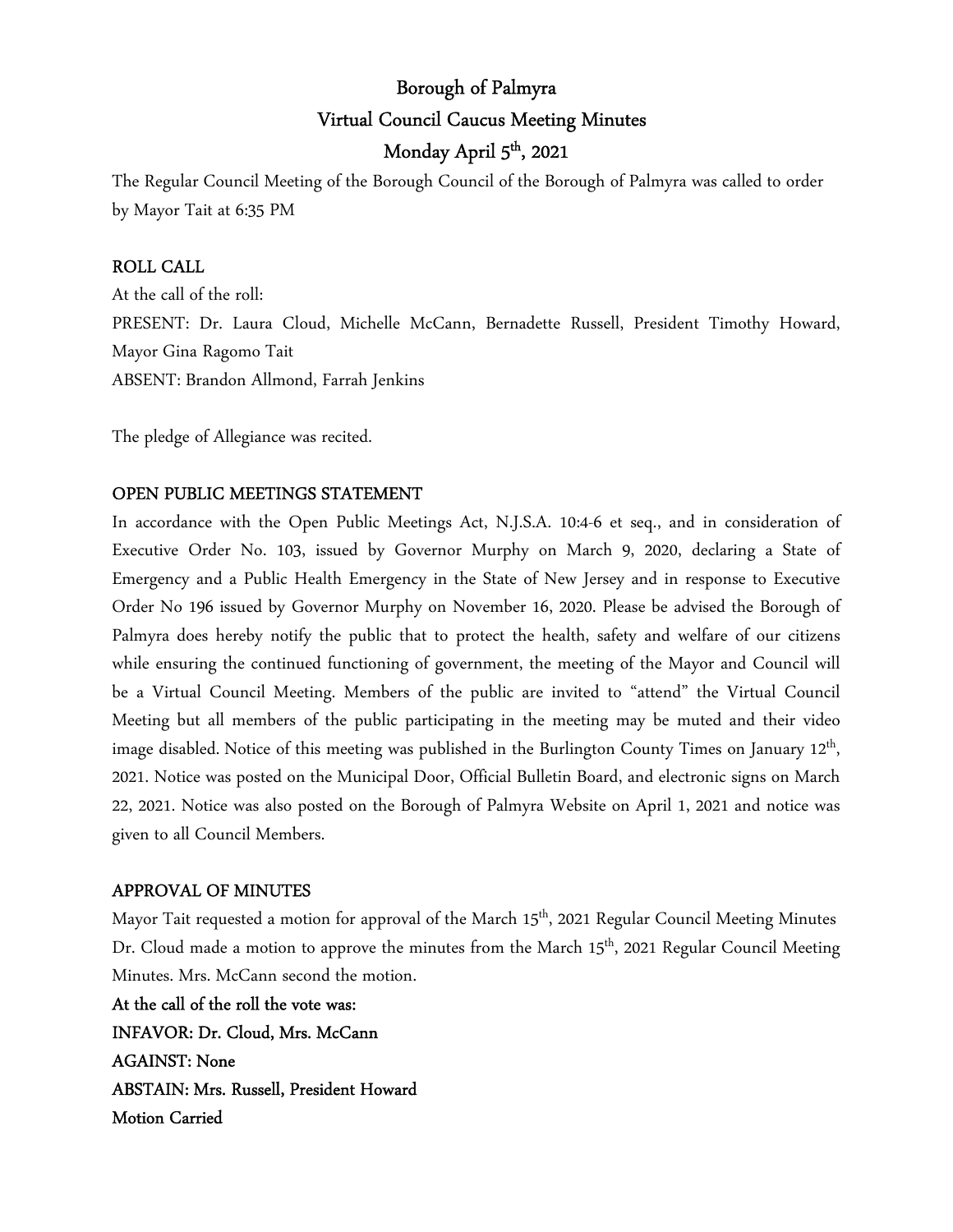#### **CORRESPONDENCE**

Municipal Clerk, Ms. Jackson acknowledged the following correspondence received: Thank-You Note – McCann Family Resolution 2021-10 – Lewis Yetter, Land Use Board President Letter – Sean Toner, Board of Education, President, Palmyra Public School District E-mail – Carolyn Furrer Resignation Letter – Michael Julia

Mayor Tait requested a motion to accept the resignation letter of Michael Julia Mrs. Russell made a motion to accept the resignation letter of Officer Julia. Dr. Cloud second the motion.

# All present voted in favor of the motion: Motion Carried

#### REDEVELOPMENT

#### Rt. 73 South Redevelopment Area- Update

Mr. Gural stated ordinance 2021-05 is on the agenda for public hearing and second reading tonight, it allows for administrative review and approval of minor modifications and/or field changes by the engineer, relating to previously approved site plans. Mr. Gural indicated the redeveloper is scheduled to settle on the National Amusement property in the next few weeks. Mr. Gural indicated resolution 2021-113 is on the agenda also, is for approval of the treatment work application, which allows the redeveloper to construct a sanitary sewer and connect to our sewer and waste water treatment system. Mr. Gural stated we have received for NJDEP, approval of the acceptable use determination permit which allows for use of the dredge materials at the Cinnaminson CDF to be removed and transported to the redevelopment area. Mr. Gural noted we have already received approval for use of the dredge materials located at the Palmyra CDF. Mr. Gural stated this allows the redeveloper to begin transport of the materials from Cinnaminson to the redevelopment area. Mr. Gural indicated the traffic plan for transportation is included in the agenda package. Mr. Gural stated we received a long-term tax exemption application/Pilot from the redeveloper which he forwarded to everyone. Mr. Gural noted that the pilot was still in discussion stages and he would forward additional information as received. Mr. Gural stated we also received a financial agreement and a revised redevelopment agreement. Mr. Gural indicated the material is scheduled to begin moving in May and additional information will be forth coming from the Mayor regarding a groundbreaking ceremony. Mr. Brewer indicated the financial agreement needs to be adopted by ordinance.

Outlaw Training & Fitness/620-622 Highland Ave Redevelopment Project – Update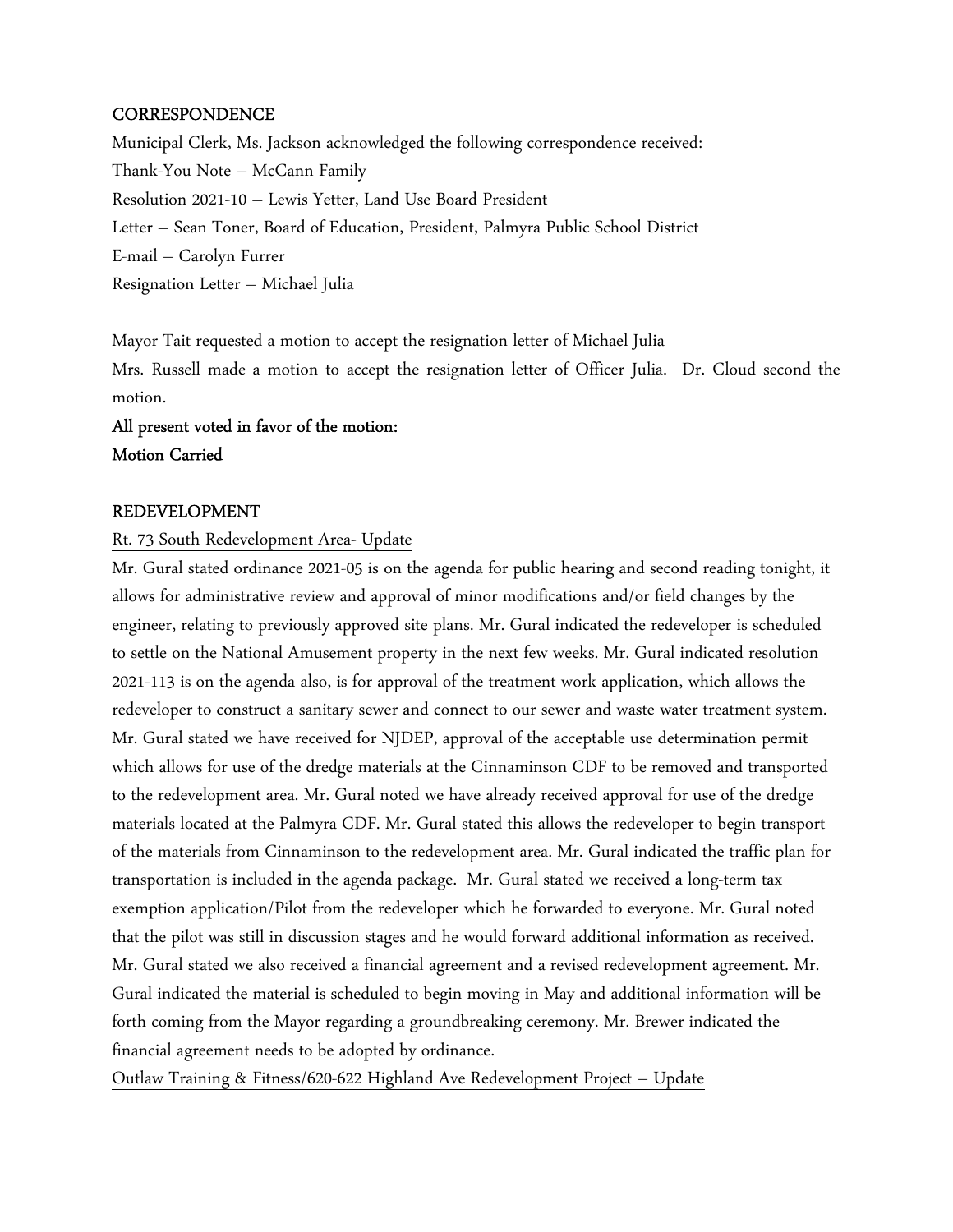Mr. Gural indicated he had no current update regarding the redevelopment project. Mr. Brewer indicated the appeal should be heard in the next couple of weeks. Mr. Rosenberg asked if the owner was current with his escrow payments. Mr. Gural indicated he would look into it. Former Knights of Columbus property - Block 80 Lot 6 – Update

Mr. Gural stated he believed the building had been sold to Sea Box and was waiting for additional information.

#### PROFESSINAL UPDATES

#### William Kirchner, ERI

Mr. Kirchner stated the treatment works approval application resolution allows the Mayor to sign on behalf of the Borough, as the owner of the existing sewer system indicating that we are aware someone is extending the sanitary sewer system that will be treated by our sewer plant. Mr. Kirchner indicated the redeveloper has submitted plans which include an onsite sanitary sewer collection system and a pump station with a force main to push the sewage over to the developed side of Rt. 73 where it will be picked up by our existing sewer system and treated at our treatment plant. Mr. Kirchner stated the 2020 road program is almost complete expect for some stripping and clean up work. Mr. Kirchner stated the contractor paved Virginia, Oregon and Leconey about two weeks ago. Mr. Kirchner stated that Temple Blvd. is moving along and are looking forward to having this phase completed by the end of May. Mr. Gural stated on the agenda for discussion are the sewer lateral responsibility ordinance and Main Harbour Drive engineering study. Mr. Gural indicated the ordinance regarding sewer lateral responsibility is not clear and we are looking to clarify exactly who is responsibility for what. Mr. Gural explained the responsibility of the homeowner and the Borough. Mr. Gural noted that Mr. Kirchner prepared a draft ordinance for consideration and is ready to take questions if there are any. Mr. Gural noted we received a proposal from Mr. Kirchner regarding updating and completion of the evaluation of Main Harbour Drive study. Mr. Gural explained that a while back the former Mayor and he met with the Harbour as they expressed an interest in dedicating/giving Main Harbour Drive to the Borough. Mr. Gural explained that for the road to be accepted by the Borough it must meet certain standards. Mr. Gural stated that ERI, at that time, began to prepare an evaluation of Main Harbour Drive and in 2016 there were changes on the Harbour Condominium Board and the board members no longer felt the need to continue discussions regarding the dedication of Main Harbour Drive. Mr. Gural stated the draft that had been prepared just sat for the last five years and seeing no interest the final report was not completed. Mr. Gural explained the funding appropriated, what was used, the remaining balance and the new proposal to completed and updated the study, as when he and Mayor Tait met with the Harbour Condominium Association, they again expressed an interest in dedicating Main Harbour Drive to the Borough. There was discussion regarding what happened in the past, the current road conditions, speed bumps and the completion of the evaluation. Mayor Tait asked Mr. Kirchner when they were going to complete New Jersey Avenue. Mr. Kirchner indicated he was hoping to have the bid out by the end of April, beginning of May so construction would begin in June.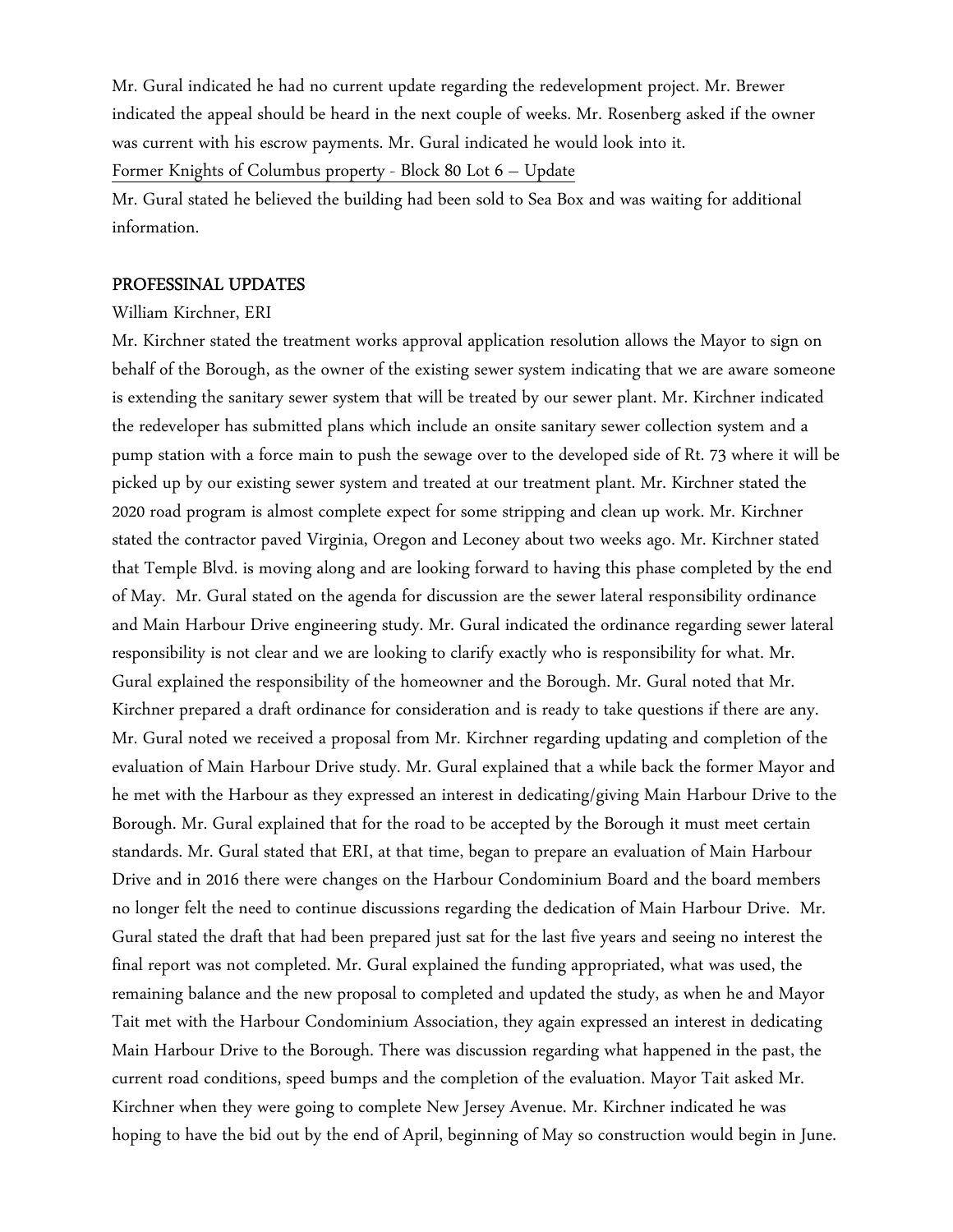## PUBLIC COMMENT

We request those participants wishing to have or make a Public comment, email their questions or comments in advance to Municipal Clerk Rita Jackson at djackson@boroughofpalmyra.com. The opportunity to submit comments prior to meeting expires at 12:00 PM on Monday April 5<sup>th</sup>, 2021. All comments will become part of the record and included with the Meeting Minutes. For those who "attended" the Virtual Meeting, Mayor Tait opened the meeting to the public for comments. All comments will become part of the record and included with the Meeting Minutes.

Mayor Tait asked for a motion to open to the Public for comments Mrs. Russell made a motion to open the public portion for comments. President Howard second the motion.

#### All members present voted in favor of the motion. Motion Carried

Mayor Tait asked if any comments were received before the meeting. Municipal Clerk, Ms. Jackson indicated the following were received prior to the meeting.

#### Mrs. Veitenheimer – Rowland Street

This has been eating at me since the Budget workshop meeting on March 27 that I feel I must say something now. In 2020 the taxpayers were told that all staff raises for 2020 were eliminated. Now in the 2021 budget you plan to go back and give all staff a 1.50% pay increase for 2020 plus a 2.00% pay increase for 2021, effectively a 3.50% raise. To go back to 2020 and give raises after telling the taxpayers otherwise is so wrong on so many levels. It's outrageous! If a taxpayer was not at the budget workshop meeting (which only two were), they'll never know. With everything that is happening in the world, do you think many people got raises in 2020 other than minimum wage workers? Look at how many people are out of work and struggling. Look at the line of cars at food pantries. How many companies can afford to give raises when their businesses are struggling? I know I didn't get any raise in 2020. In fact, my hours were cut, I had added job duties and my workplace has been open to the public since September 2020. Yet my Municipal taxes were raised 4.35% last year and another Municipal tax increase is anticipated this year along with the \$40 sewer increase. On top of that the Municipal surplus is higher than ever.

Please take this into consideration and do more for the taxpayers in the way of tax relief.

Mayor Tait asked if there were any additional comments from those present.

Mr. Rader – Harbour Drive- Mr. Rader asked if someone could explain what Resolution 2021-112 was about. What is the charter? Mr. Rader Asked if the Mayor would be appointing the people to the committee.

Mayor Tait stated that the advisory committee is for the Rt. 130 corridor. Mayor Tait noted the state requested that all the communities affected have a citizen advisory committee to make sure that plans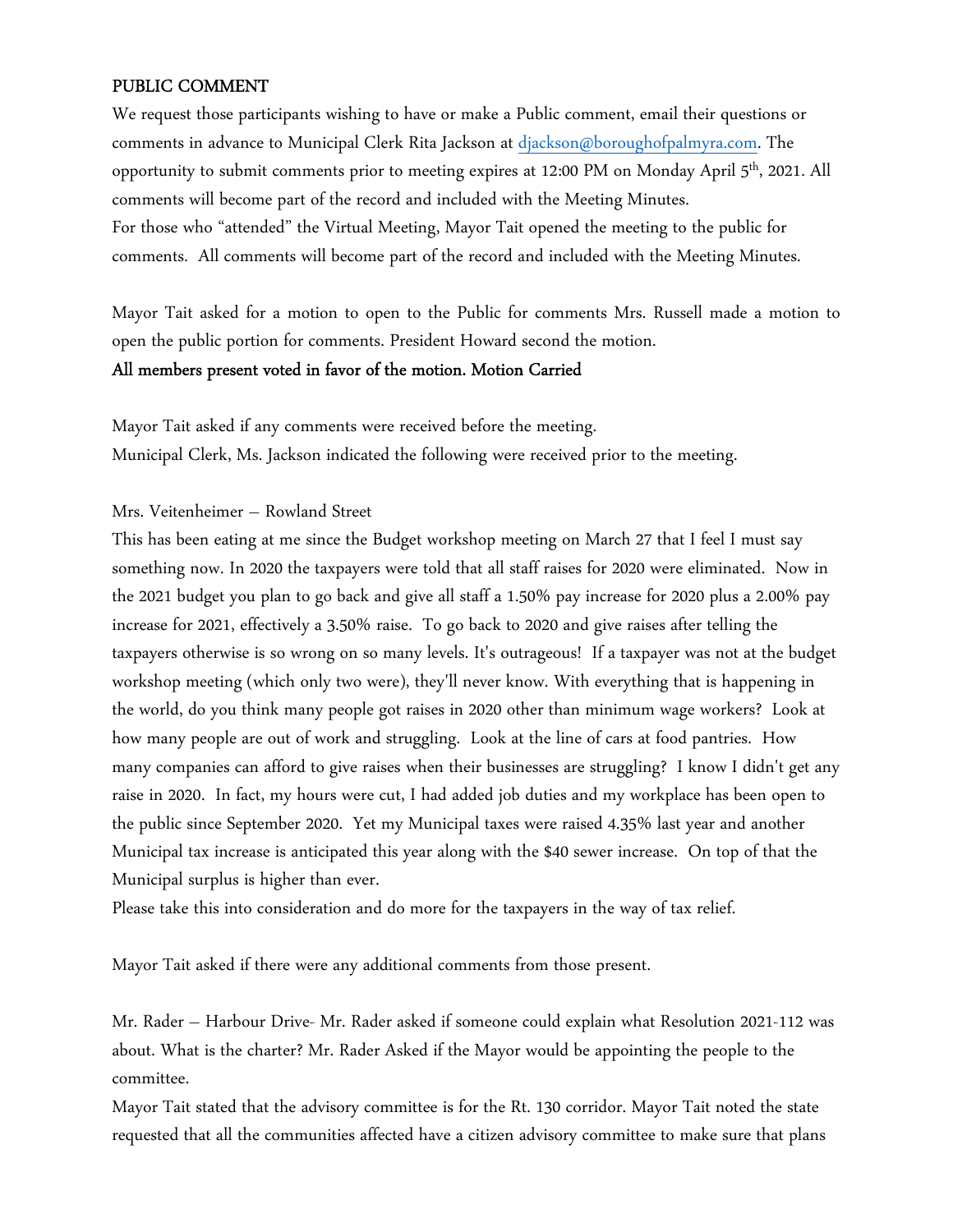submitted are consistent with the Master plan and that we utilized all services and grants available to the Borough. Mayor Tait indicated she would be appointing those citizens to the committee.

Mayor Tait asked for a motion to close to the Public for comments President Howard made a motion to close the public portion for comments. Mrs. Russell second the motion.

#### All members present voted in favor of the motion. Motion Carried

#### ORDINANCES ON SECOND READING (Public Hearing)

Ordinance 2021-5 An Ordinance Amending the Borough of Palmyra Land Development Code Section 158-27(B) and the Route 73 South Redevelopment Plan to Permit Administrative Review and Approval of Minor Modifications and/or Field Changes Relating to Previously Approved Site Plans

Mayor Tait asked for a motion to open Ordinance 2021-5 for public hearing. Mrs. Russell made a motion to open Ordinance 2021-5 for public comments. President Howard second the motion All members present voted in favor of the motion.

Seeing no comments Mayor Tait requested a motion to close the public portion for hearing of Ordinance 2021-5. Dr. Cloud made a motion to close the public hearing of Ordinance 2021-5. President Howard second the motion.

#### All members present voted in favor of the motion.

Mayor Tait requested of motion to approve Ordinance 2021-5. Mrs. Russell made a motion to approve Ordinance 2021-5. President Howard seconded the motion.

At the call of the roll, the vote was: INFAVOR: Dr. Cloud, Mrs. McCann, Mrs. Russell, President Howard AGAINST: None Motion carried. Ordinance 2021-5 was approved

#### RESOLUTIONS

Mayor Tait stated Resolution 2021-110 thru Resolution 2021-115 will be enacted as a single motion, if any resolution needs additional discussion, it will be removed from the consent agenda and voted on separately

Mayor Tait asked if any resolutions needed to be removed from the consent agenda. Seeing none Mayor Tait read the following resolutions into the record:

Resolution 2021-110, Resolution Authorizing a Refund in the amount of \$2,000.00 for Block 153.07 Lot 1033, 1033 Harbour Drive due to approved Veterans Deduction.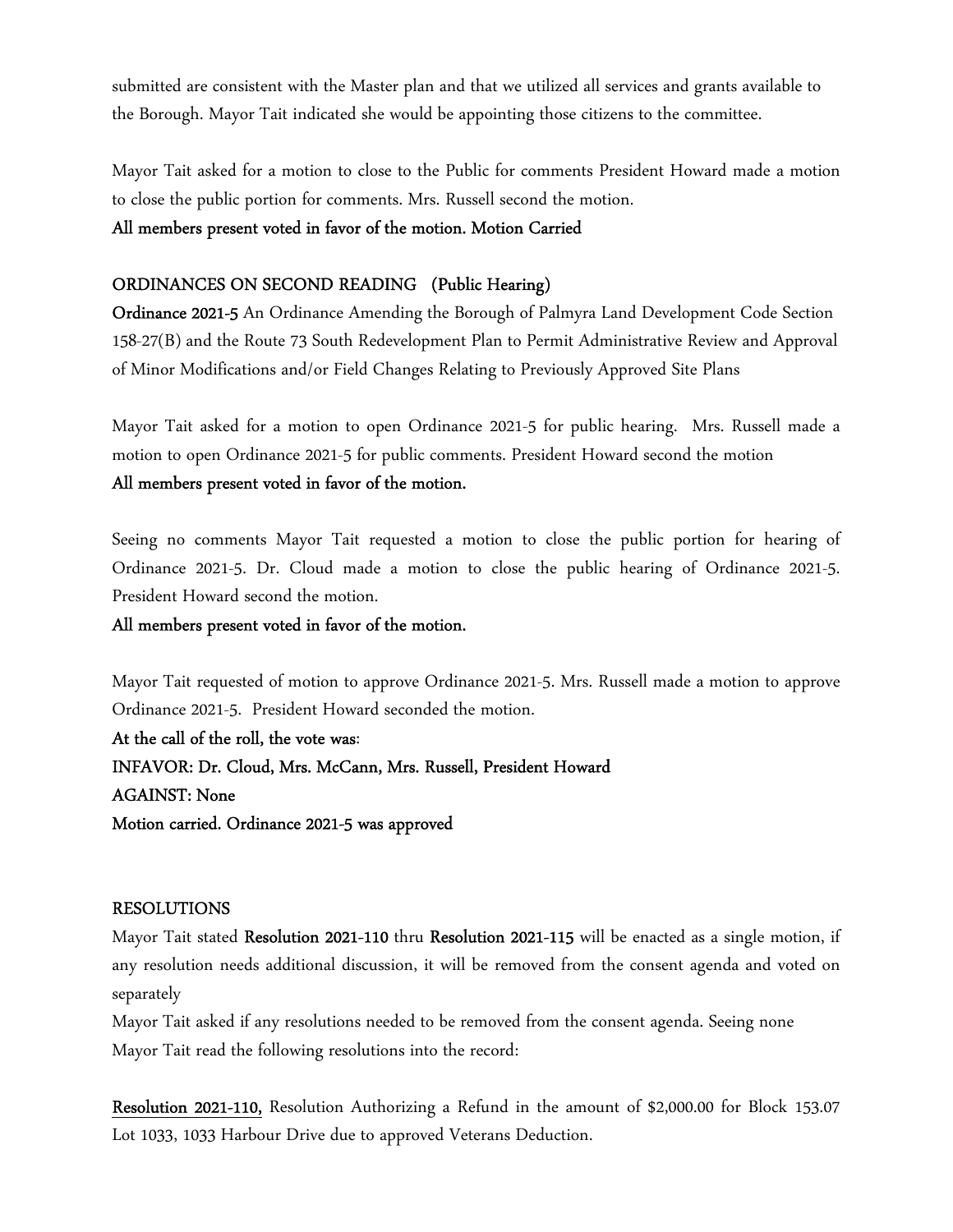Resolution 2021-111, Resolution Appointing Amy Austin as Captain of the Crossing Guards at the per shift rate of \$18.67

Resolution 2021-112, Resolution Authorizing the Creation of the Plan Endorsement Citizen's Advisory **Committee** 

Resolution 2021-113, Resolution Authorizing the Execution of a Treatment Work Approval Application, and related documents for the TAC-PAL Logistics Center

Resolution 2021-114, Resolution Appointing Colin Macadam as Full-Time Public Works Driver/Laborer and Gardener at the Hourly rate of \$17.50 Effective April 19th, 2021 Subject to the terms in the Offer of Employment dated March 30<sup>th</sup>, 2021

Resolution 2021-115, Resolution Appointing Paul Schmidheiser as Full-Time Public Works Driver/Laborer at the Hourly rate of \$16.50 per hour Effective April 19<sup>th</sup>, 2021 Subject to the terms in the Offer of Employment dated March 30<sup>th</sup>, 2021

Mayor Tait requested a motion to approve the consent agenda Resolutions 2021-110 thru Resolution 2021-115.

President Howard made a motion to approve the consent agenda Resolutions 2021-110 thru Resolution 2021-115. Mrs. Russell second the motion.

Mr. Gural introduced Mr. Macadam to the governing body, as he was present at the meeting.

At the call of the roll, the vote was:

#### INFAVOR: Dr. Cloud, Mrs. McCann, Mrs. Russell, President Howard

AGAINST: None

Motion carried. Resolutions 2021-110 thru Resolution 2021-115 were approved.

#### COMMUNITY EVENTS

Mayor Tait stated that April 17<sup>th</sup>, 2021 the Borough and OEM will be hosting a Covid-19 vaccine registration at the community center

Mayor Tait asked anyone interested in serving on the Mayor Advisory committee to email her.

Mayor Tait noted there will be a zoom meeting on April 15<sup>th</sup>, 2021 regarding the Philadelphia Boom cars. Anyone interest should contact her for the link to the meeting.

Mayor Tait noted that on June 19<sup>th</sup>, 2021 the Borough in combination with Riverton's Green team will be hosting a e-recycle collecting electronics in front of the Community Center. Mayor Tait also noted that electronics can be taken to public works again for disposal.

Mayor Tait indicated she met with the Bridge Commission and they will be starting a community garden at the Cove.

Mayor Tait noted a groundbreaking ceremony will be held on the southside of Rt. 73 on May 21<sup>st</sup>, 2021, noting additional information will be coming.

Mr. Gural indicated that the State Street Event and others were hoping to hold an event at Kove Catering on Garfield Avenue. Mr. Gural noted that due to local zoning ordinances that event was not permitted. Mr. Gural noted that Mr. Casparro suggested that perhaps they could offer the event at an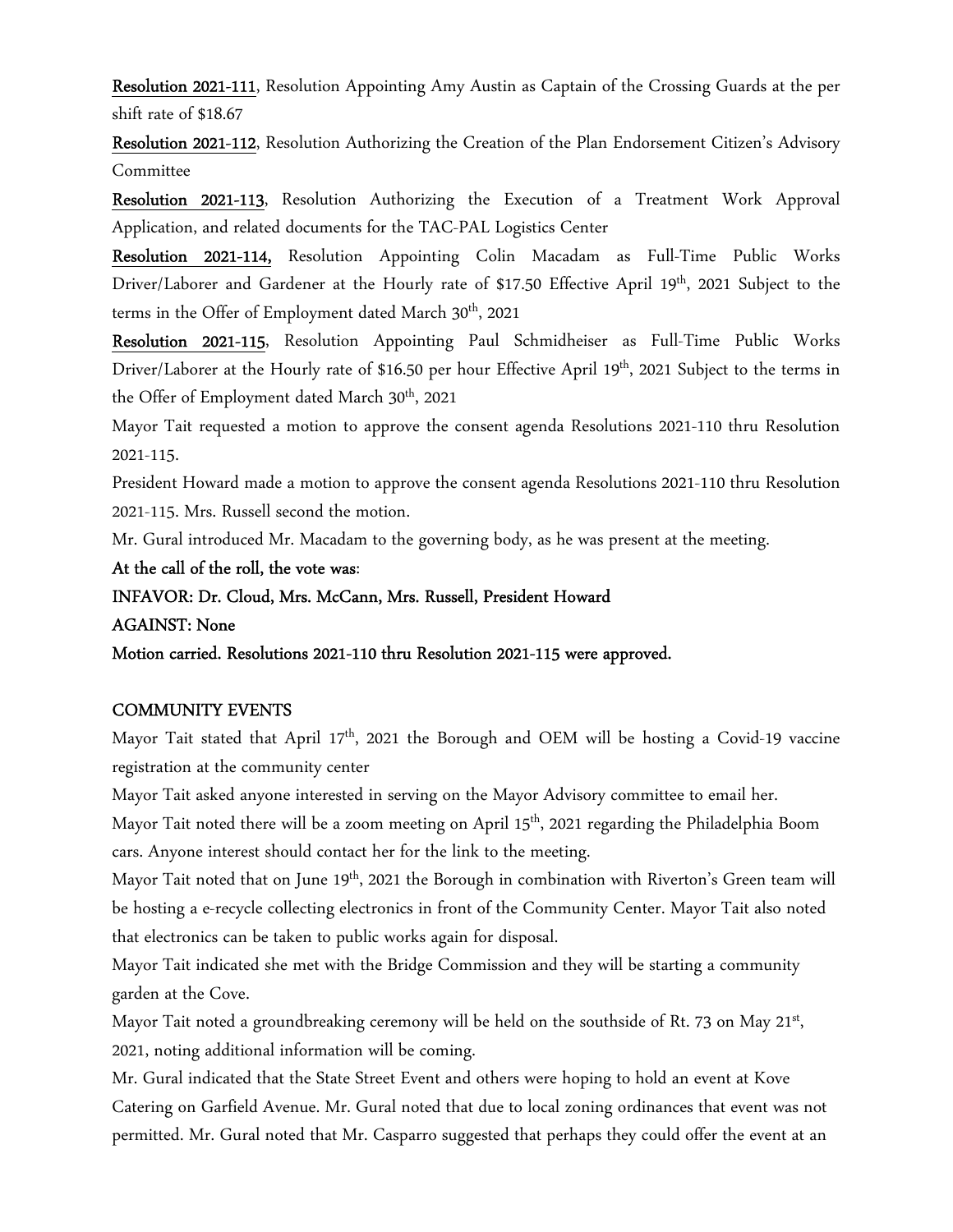approved location under the umbrella of the Palmyra Improvement Association. Mr. Gural indicated that they could be considered an a as requested basis.

#### DISCUSSION ITEMS

Mr. Gural indicated Borough Hall is ready to re=open from a logistical position however the concerns are still ongoing regarding the number of cases continuing to rise. Mr. Gural noted we have had ten infections in the last five days in Palmyra. Mr. Gural stated the State's infection rete is at its highest level since last April. Mr. Gural noted several infections in Cinnaminson in the police department, public works department and employees. Mr. Gural indicated he could not currently recommended reopening to the public. Mr. Gural noted the restrooms at legion field are in high demand. Mayor Tait indicated on her call with the Governor's office that question was asked by another Mayor and they were told the must be cleaned every two hours. Mr. Gural indicated that we do not have the staff to clean the restrooms every two hours after business hours or on the weekends. Mr. Gural noted if the governing body wished to consider allowing the sports organizations to place port-a-pots they could. Mrs. Russell inquired if they would be cleaned every two hours. Mr. Gural indicated probably not. There was additional discussion regarding opening the restrooms and the cleaning of them. Mrs. McCann indicated Riverton was opening their restrooms. Mrs. McCann asked if signs could be purchased noting to "enter at your own risk" and "please wash your hands" etc. There was additional discussion and Mr. Rosenberg indicated that the CDC guidelines indicate that restrooms can be opened but need to be cleaned regularly. Mr. Gural indicated that if the governing body approves then they can be opened on the weekend only, from Saturday morning thru Saturday night opening again on Sunday morning and closing again on Sunday night, just know they will not be cleaned during that time. Mr. Rosenberg suggested giving cleaning supplies to the teams for them to go in and clean the restrooms. The Governing body indicated they would allow the bathrooms to be opened on the weekends.

Mr. Gural indicated the PPA took a second vote and agreed to ratify our proposal. Mr. Gural indicated we should have an agreement to sign by next meeting.

Mr. Gural stated there is a letter in your packet being sent to all employee, notifying our employees of our responsibilities under the American Rescue Plan Act. Mr. Gural noted there is also a financial aspect of the plan and indicated the Borough expects to receive \$701,377.99 over the next two years. Chief Campbell indicated they have about five or six candidates moving on to the next round of interviews for the Police Department.

Mr. Gural indicated the Purchase Order; Council signature requirement ordinance and sidewalk/snow & ice removal ordinance will remain on the agenda until we have additional info for governing body approval.

Mayor Tait indicated additional information will be forth coming regarding the marijuana legalization. Mr. Gural noted that  $2^{nd}$  Street was the only street not getting any improvements in the area where they are working on the road improvement project. Mr. Gural noted the Mr. Kirchner provided a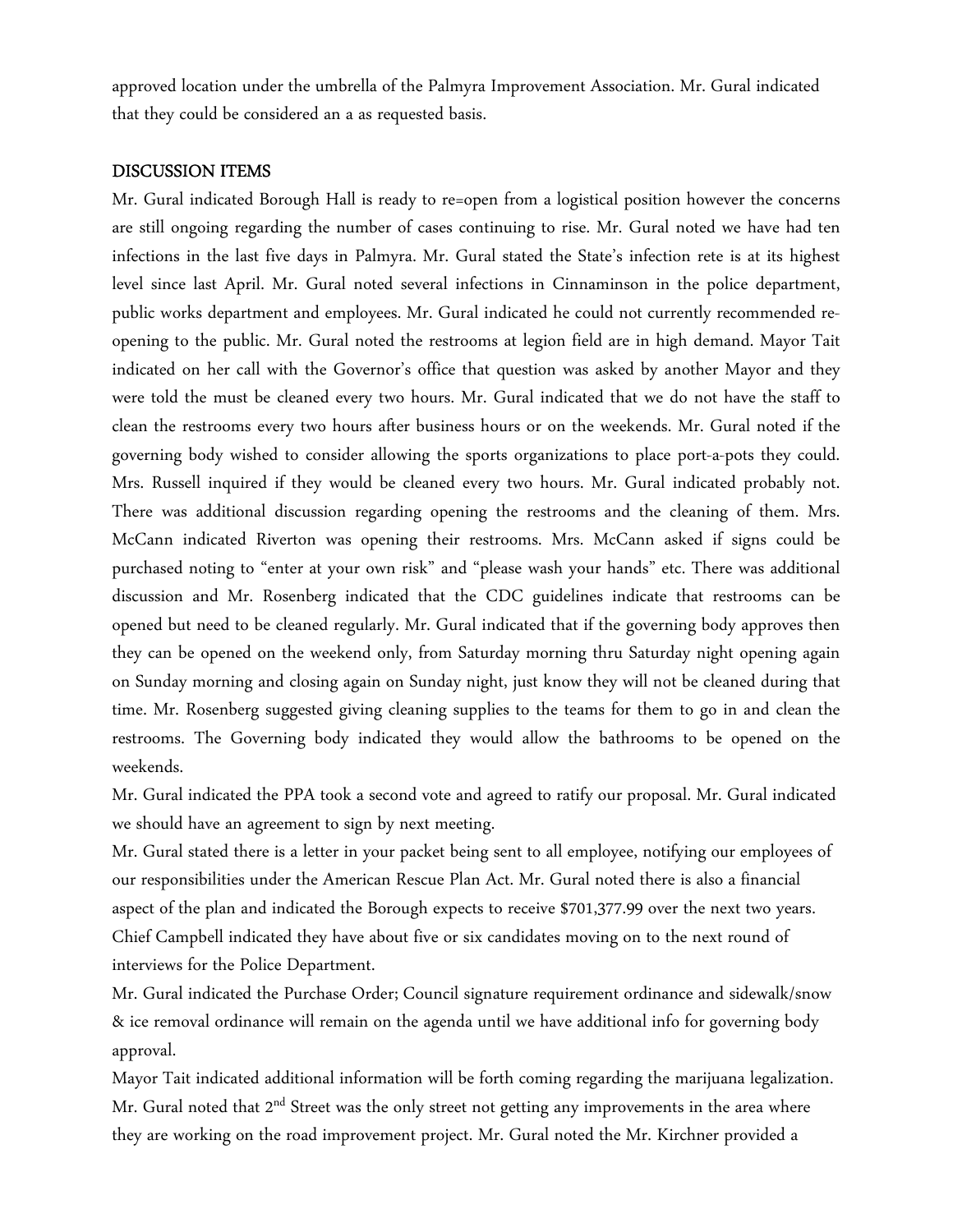proposal to do that street and it will be included in one of the road improvements projects yet to be determined.

Mr. Gural indicated he will be requesting changes to the Riverton Jetter Assistance agreement due to expire in June of this year. Mr. Gural indicated he would have an updated agreement for consideration before the agreement expires.

Mr. McGill indicated they received asphalt and have repaired most of the larger potholes. Mr. McGill indicated they are using the hot box and should have them all repaired soon.

Mr. Gural indicated the Fire Company lease is expiring and they are requesting an additional \$2,500.00. Mr. Gural noted the lease is for the storage of our equipment and was for \$15,000.00. Mr. Gural stated the \$2,500.00 increase is not just for this year but will be requested for the next two years after this. Mr. Gural indicated he and Mr. Rosenberg could handle the agreement if the governing body were amenable. Mayor Tait indicated the public safety committee should look at it and get back to Mr. Gural

Dr. Cloud indicated she would contact Mr. Casparro regarding an April- Spring Clean-Up Day in town. Dr. Cloud indicated the river clean-up will be held on Sunday April 25<sup>th</sup>, 2021. Mrs. Russell indicated the theme for "Earth Day" this year is "Restore our Earth".

Mr. Gural indicated Mr. Rosenberg provided a memo regarding some signage are our parks and on the route of our children to and from school. Mr. Rosenberg indicated the US Supreme court has addressed this issue and it is a first amendment right, free speech. Mrs. Rosenberg indicated although it is in poor taste it is lawful and efforts to infringe upon it could met in disastrous results.

Mr. Rosenberg indicated several criminal complaints have been filed against the owner of the sober living facility due to criminal violations. Mr. Rosenberg noted that to attempt to impose restrictions on group homes based on zoning ordinances, intending to limit the numbers or impose conditions are routinely struck down by the courts.

Mr. Gural indicated our ordinance requires residents requesting handicap parking signs in front of their homes apply for handicap sign approval. Mr. Gural stated this approval must be done by ordinance which requires, a first and second reading of the changes to our ordinance change every time there is a request. Mr. Gural asked if it would be possible to have Mr. Rosenberg investigate a modification of our ordinance to allow the handicap sign placement to be approved by resolution thus allowing a timelier answer to a request. Mr. Gural indicated this have been done in the past. Mr. Rosenberg indicated he would investigate and get back to the governing body. Mr. Gural indicated we have a request for 738 Morgan Avenue currently and asked if we could approve that application by resolution tonight granting relief to the resident and allowing Mr. Rosenberg to look into the ordinance amendment for future requests.

Mr. Gural indicated Resolution 2021-116 would allow for approval of a handicap parking sign to be placed at 735 Morgan Avenue. President Howard made the motion to approve Resolution 2021-116 Approving a handicap parking sign at 735 Morgan Avenue. Mrs. Russell second the motion. At the call of the roll, the vote was: